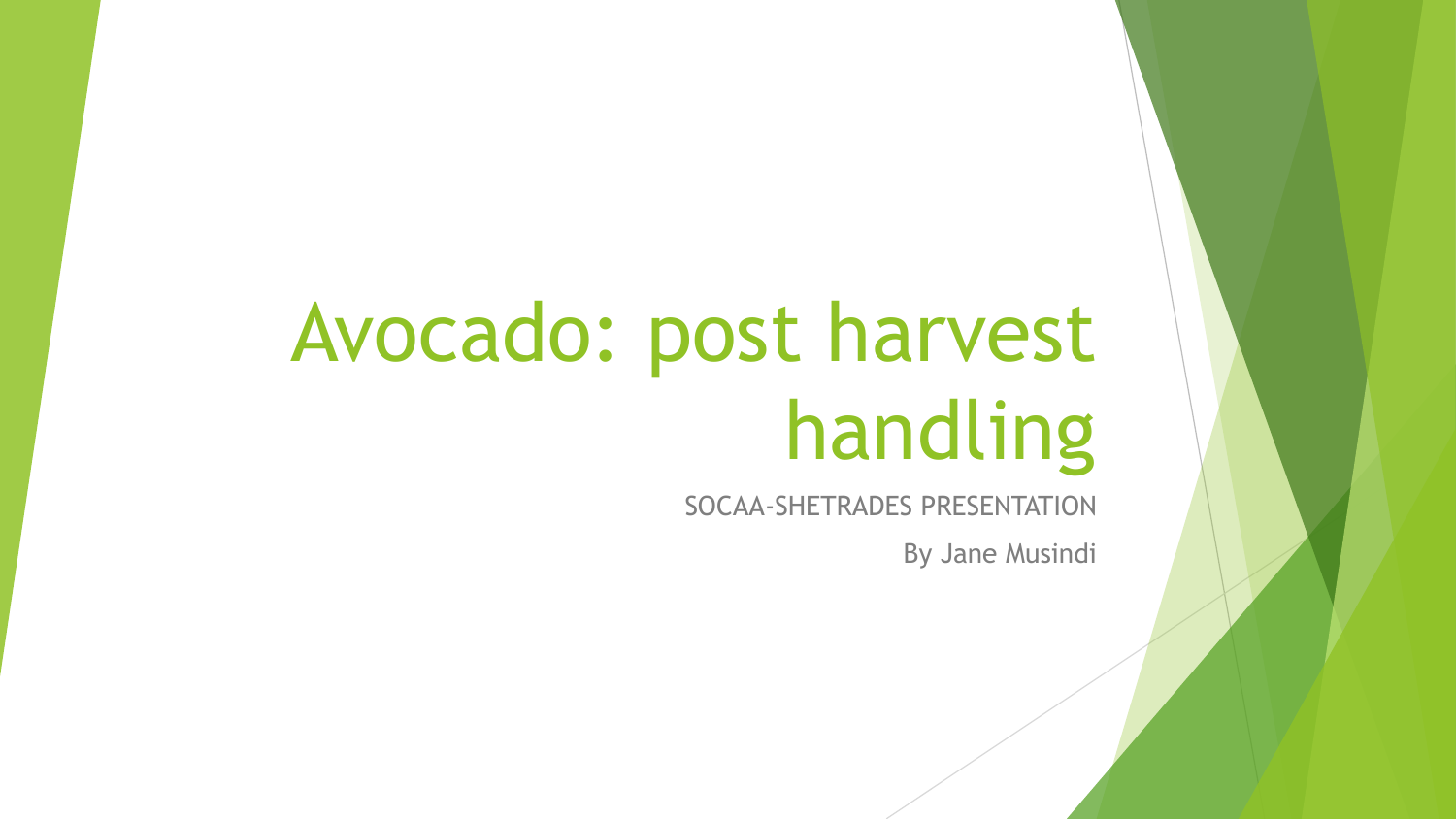# Shelf life

- Is the period in which a product should maintain a predetermined level of quality under specified storage conditions
- Avocados continue respiring even after harvest, commencing the ripening process almost immediately due to their climacteric characteristic of high respiration rates
- Pre-harvest factors such as ambient field temperature and water stress affects the postharvest physiology of avocado fruit
- The postharvest handling treatments and environmental conditions that affect shelf life:
	- **P** pre-packaging treatments, different density packaging films, storage conditions and cyclic temperature storage environments during the avocado fruit cold chain.
- Temperature was found to have the greatest influence on the physical, sensory and chemical quality of avocado fruit after harvest. Maintenance of an optimal temperature regime from harvest to final market destination is, therefore, required to maintain fruit quality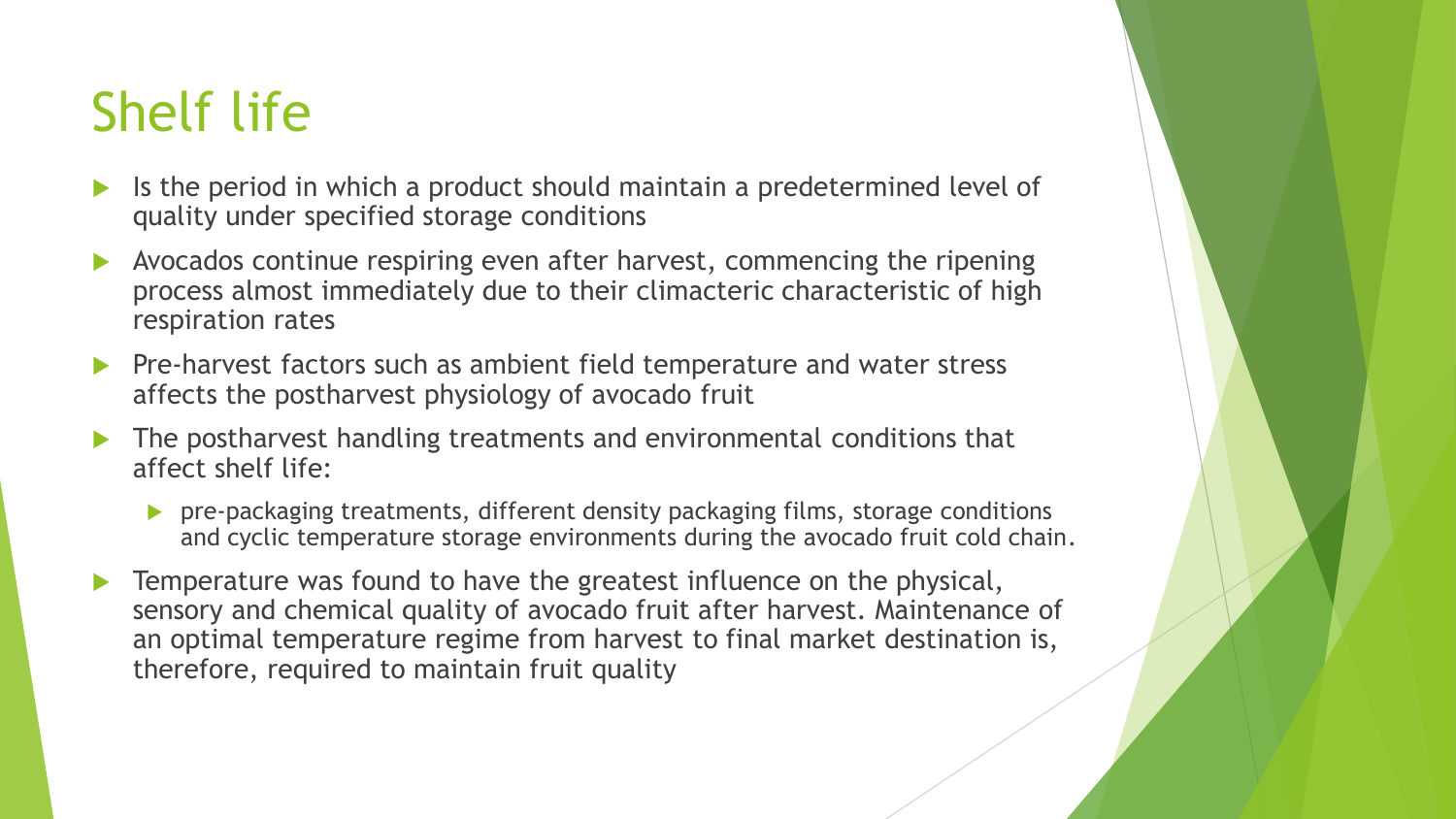#### Pre-harvest and harvest factors affecting avocado quality

### **Respiration and ripening**

- ▶ Respiration: a natural process occurring within all living organisms whereby organic materials are broken down into simpler end products. During respiration oxygen is expended and carbon dioxide liberated accompanied by the production of energy in the form of heat
- $\blacktriangleright$  This process is predominantly responsible for the ripening of avocados.
- $\blacktriangleright$  To improve handling of avocados once harvested it is essential to lower the respiration rates by reducing the temperature, increasing carbon dioxide and reducing oxygen concentrations within limits.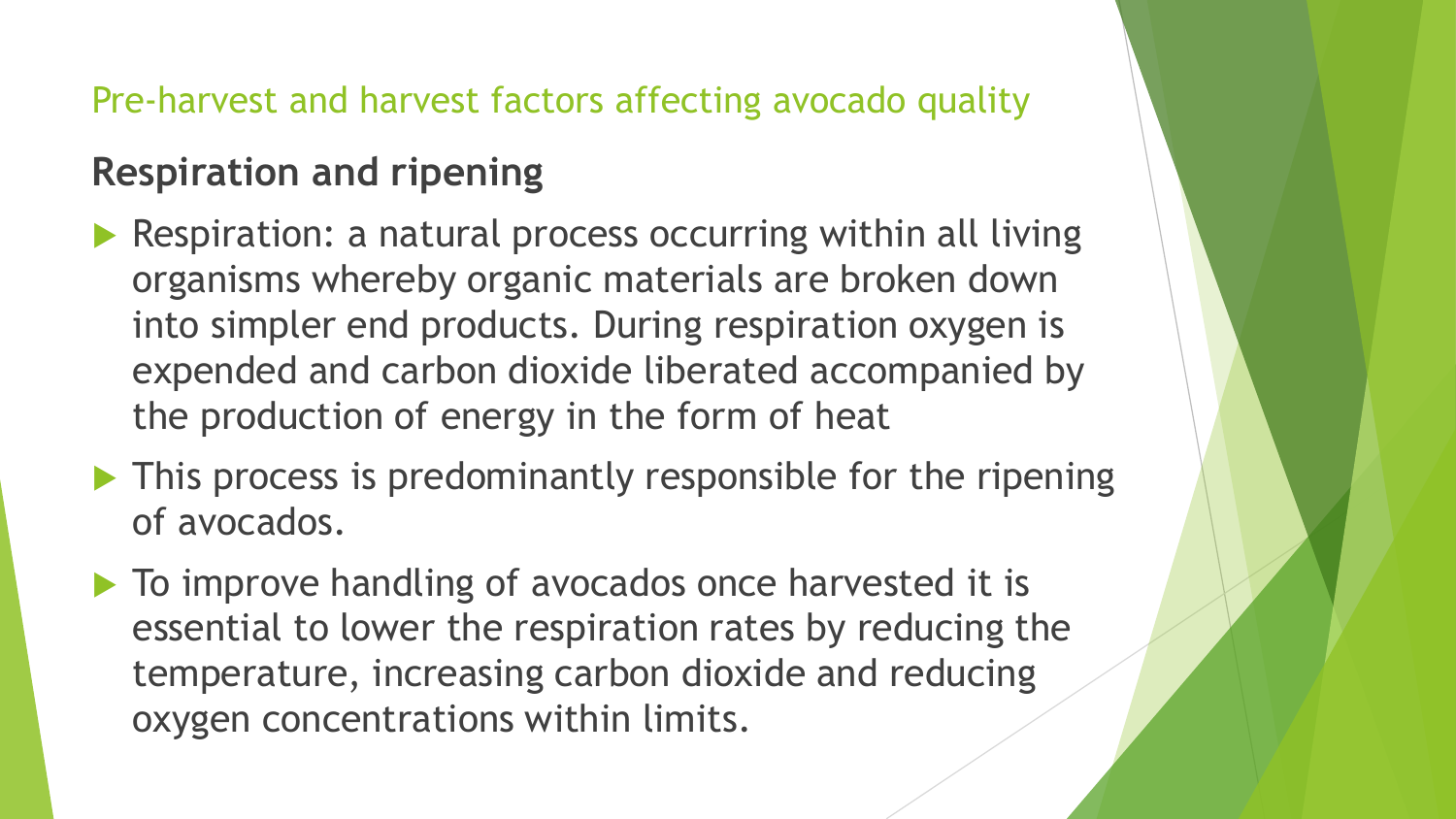### Pre-harvest factors

#### a. Ambient heat exposure

- $\blacktriangleright$  Studies have demonstrated that the side of the avocado exposed directly to sunlight while still on the tree was able to withstand higher temperatures during postharvest treatments of approximately 50°C compared to the shaded side
- Avocados exposed to high ambient temperature on the field also demonstrated a tolerance to low postharvest temperatures and external chilling injury
- ▶ This will not apply to already harvested avocados as it is imperative that they be protected against direct sunlight to avoid overheating and subsequent early postharvest deterioration
- Sun exposed fruit showed a higher endurance to chilling injury when stored at  $0^{\circ}$ C for periods between three to six weeks.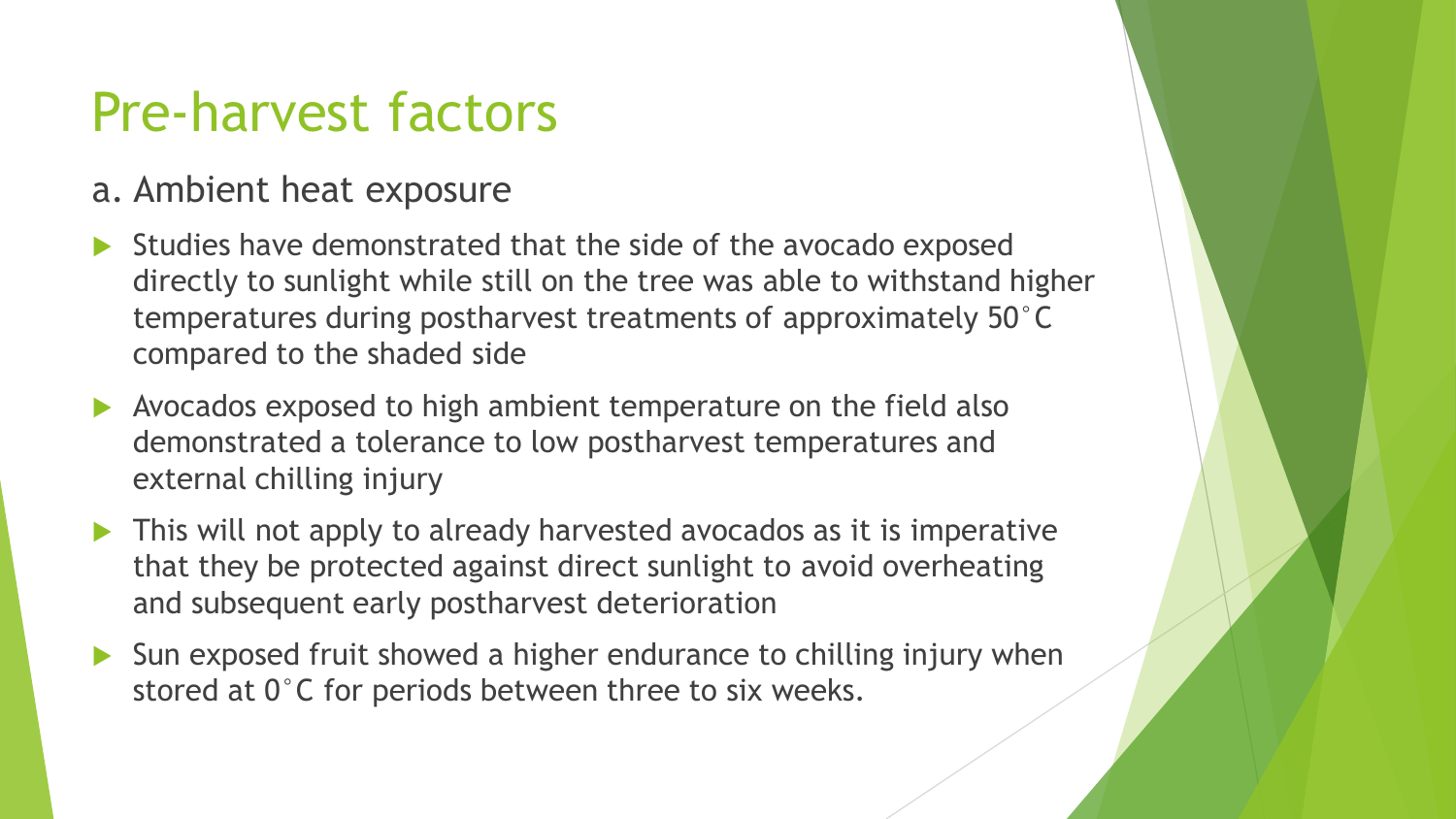#### **b. Water stress**

- Studies have shown that pre-harvest water stress resulted in premature fruit abscission and an increase in ethylene production leading to accelerated ripening by 40 and 25% depending on the degree of water stress
- $\blacktriangleright$  It has also been confirmed that water stress decreased the normal avocado ripening time hence reducing the shelf life accompanied by an increased risk of physiological disorders
- ▶ Water stress reduces the internal quality of avocados due to the increased activity in polyphenol oxidase leading to browning of the flesh
- Lower concentrations of calcium were found in water stressed fruit resulting in high incidence of physiological disorders.
- Water stressed 'Hass' avocado trees were found to bear more elongated fruit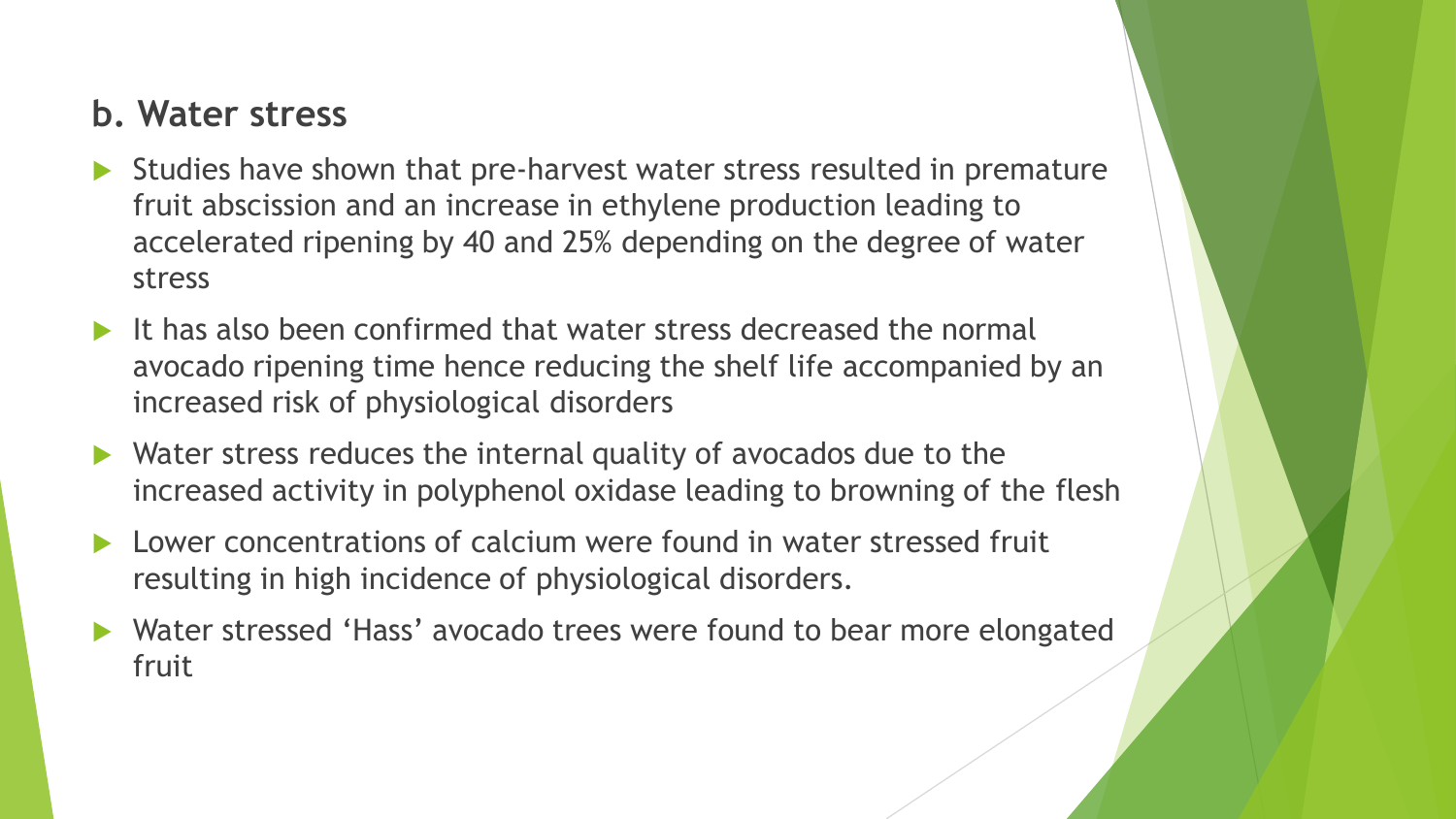### Summary of pre-harvest factors

| <b>Pre-harvest factor</b>      | Postharvest effect on fruit quality | <b>Management</b>                   |
|--------------------------------|-------------------------------------|-------------------------------------|
| Climate or environment:        | Increased disease incidence,        | Pruning to expose the fruit to      |
| temperature, wind and rainfall | chilling injury                     | direct sunlight                     |
| Rootstock or scion             | Susceptibility to physiological     | Choose less susceptible rootstock   |
|                                | disorders during the cold chain,    | or scion                            |
|                                | postharvest decay                   |                                     |
| <b>Pruning practices</b>       | Poor fruit storability              | Strike a balance between            |
|                                |                                     | vegetative and reproductive         |
|                                |                                     | growth and correct timing is        |
|                                |                                     | important                           |
| Pest and disease management    | Changes in fruit composition,       | Maintain a clean orchard and        |
|                                | influences the ripening behavior    | correct application of chemicals is |
|                                | and decay development               | important                           |
|                                | (anthracnose),                      |                                     |
| Plant nutrition (N/Ca)         | Development of physiological        | Manage vegetative growth and        |
|                                | disorders (mesocarp discoloration   | avoid excessive nitrogen during     |
|                                | or grey pulp) and rots              | fruit development                   |
| Plant growth regulators        | Poor storability                    | Manage vegetative growth            |
| Irrigation                     | Influences polyphenol oxidase       | Avoid water stress during fruit     |
|                                | levels thus mesocarp discoloration  | growth and development              |
|                                |                                     |                                     |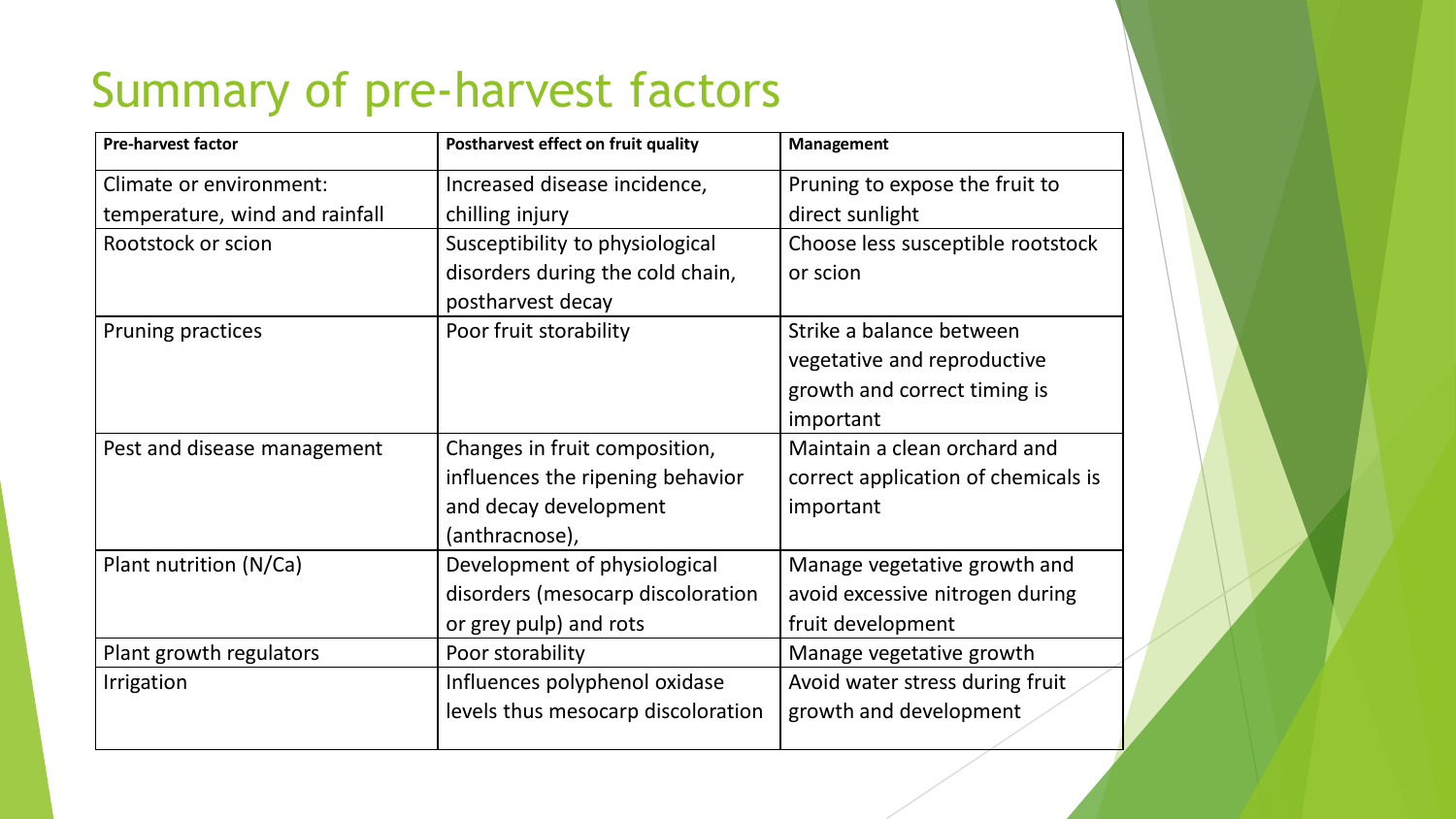#### **c. Harvesting**

- Avocados unlike other fruit do not ripen on the tree
- The time at which avocados are harvested plays an important role in maturation and the expected shelf life.
- Harvesting too early in the season contributes to low pulp dry matter. This is associated with irregular ripening, watery texture, flavorless, shriveled, blackened fruit, a low oil concentration and higher susceptibility to decay
- Studies have shown that harvesting at 21 and 24% dry matter leads to a higher cumulative and average yield on 'Fuerte' variety. Harvesting at 30% dry matter reduces yields by 26% and leads to alternate bearing
- ▶ Harvesting of 'Hass' variety at 25 to 30% dry matter results in high productivity whereas delayed harvesting at 35% dry matter reduced yields also leading to alternate bearing.
- **Picking avocados when wet should be avoided as this increases the incidence of cold** injury, pulp spot and lenticel damage.
- Fruit harvested in the morning or late afternoon tend to have less field heat.
- Color, size or oil content, generally serve as indications as to the most appropriate time for harvesting
- Postharvest disorders increase with the increase in storage time and temperature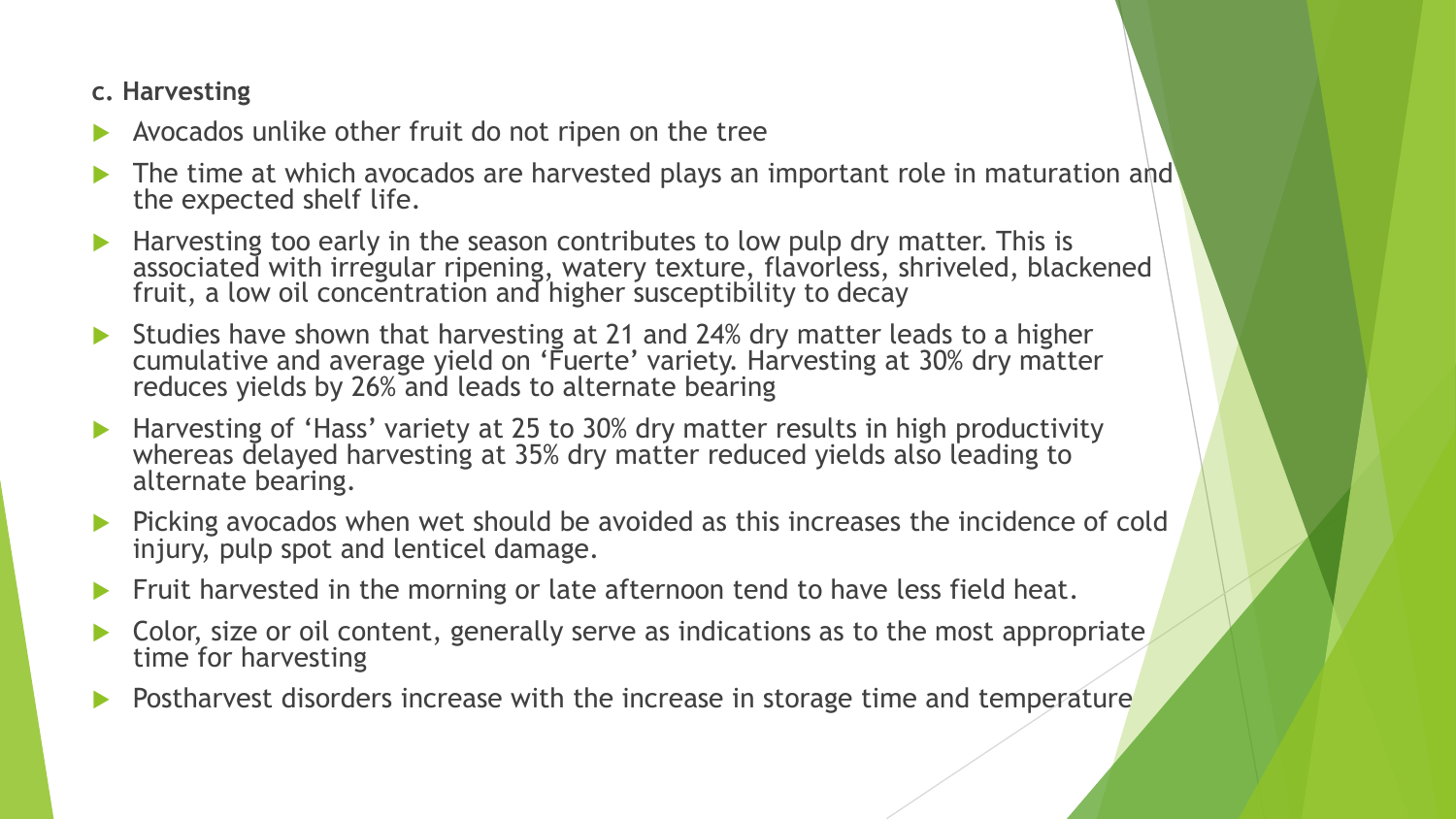### PRE-PACKAGING TREATMENTS

#### **a. Heat treatments**

- It was observed that heating avocados at 38°C for periods of 24, 48 and 72 h improved the appearance and reduced the effects of chilling injury as opposed to untreated fruit
- Maximum ethylene evolution was also delayed without any change to the rate of respiration
- Weight loss was reduced as the number of days of heating increased leading to an improved shelf life
- ▶ To address the attack of insect pests in avocados, cold disinfestation is often used. This treatment requires exposing the fruit to a temperature of 1°C for 16 days but this induces chilling injury
- ▶ To alleviate the onset of chilling injury, heating the avocados for various duration and temperature regimes are applied
- $\blacktriangleright$  Water is the preferred medium for most thermal applications as it is more efficient in transferring heat than air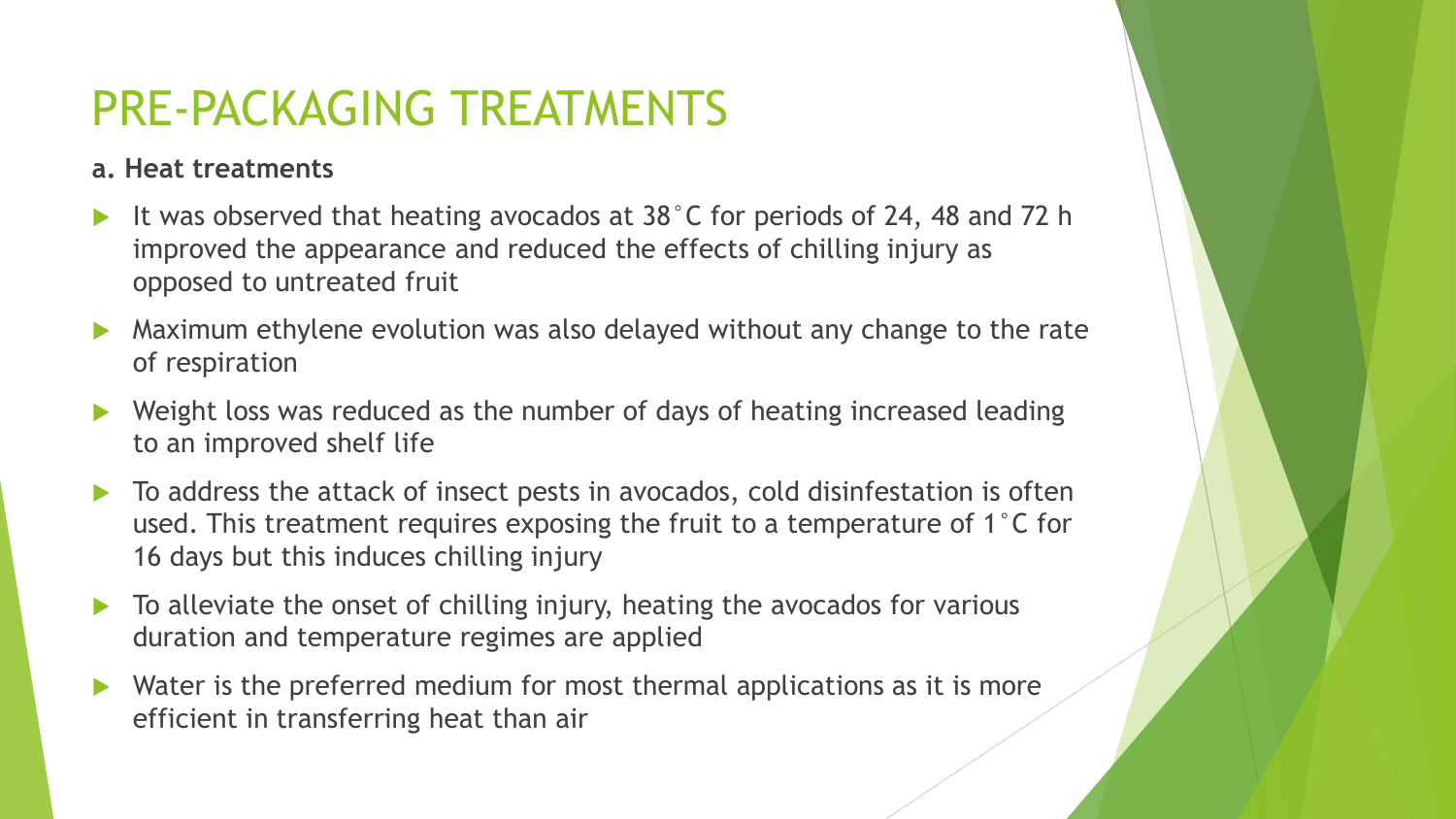### **b. Surface coating and wax treatments**

- $\blacktriangleright$  It is recommended to apply a fungicidal wash to control postharvest diseases such as anthracnose and stem-end rot in avocados. This is typically done before wax application
- ▶ Waxes were found to address the challenge of water loss due to their impermeability characteristic
- ▶ Waxing allows for water retention, increasing turgidity and maintaining fruit weight for longer periods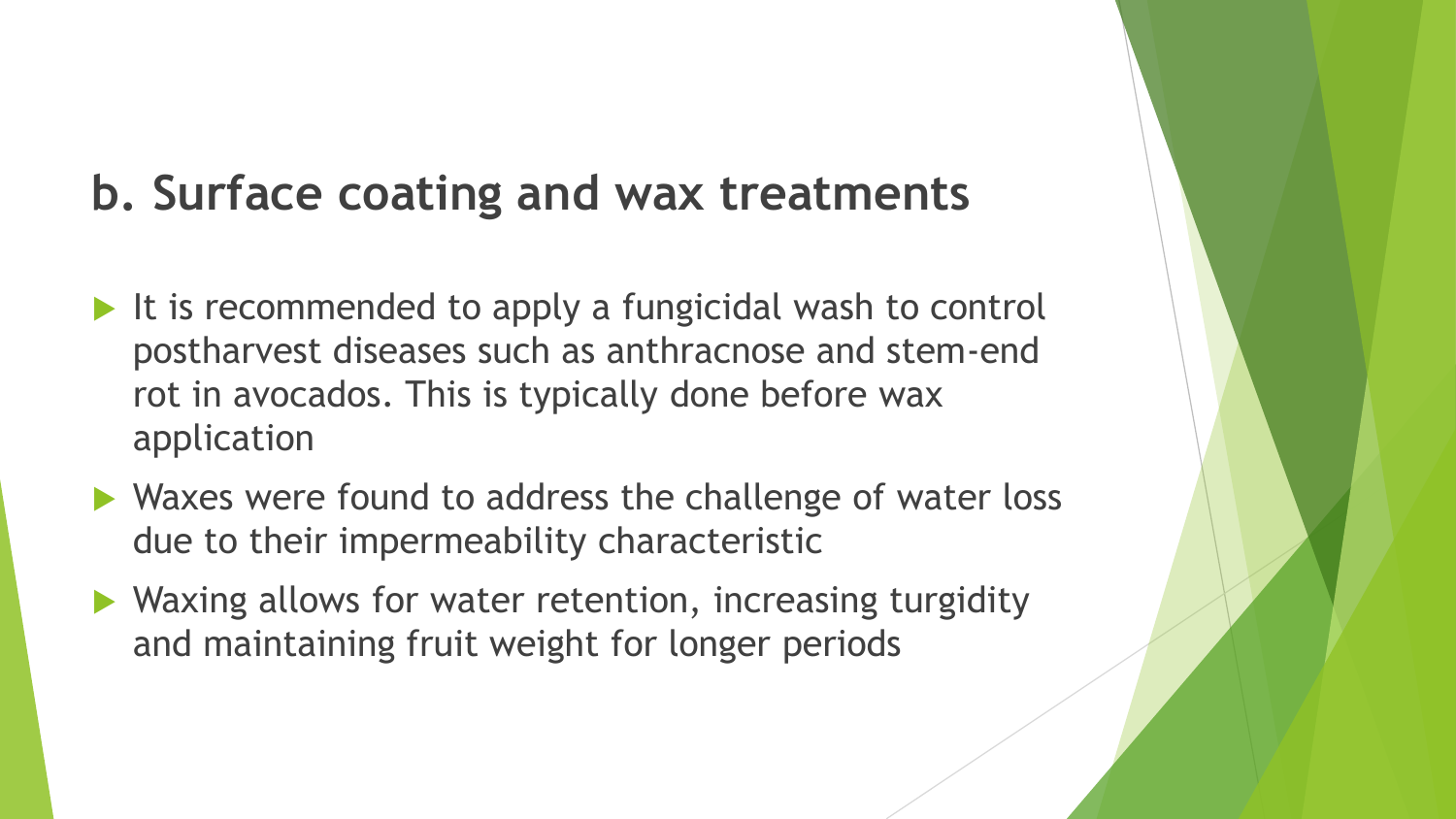# Packaging and storage methods

- The basic functions of food packaging are for storage, preservation and protection for prolonged periods of time
- The two most recognized techniques for avocados are modified atmosphere packaging (MAP) and controlled atmosphere storage (CAS)



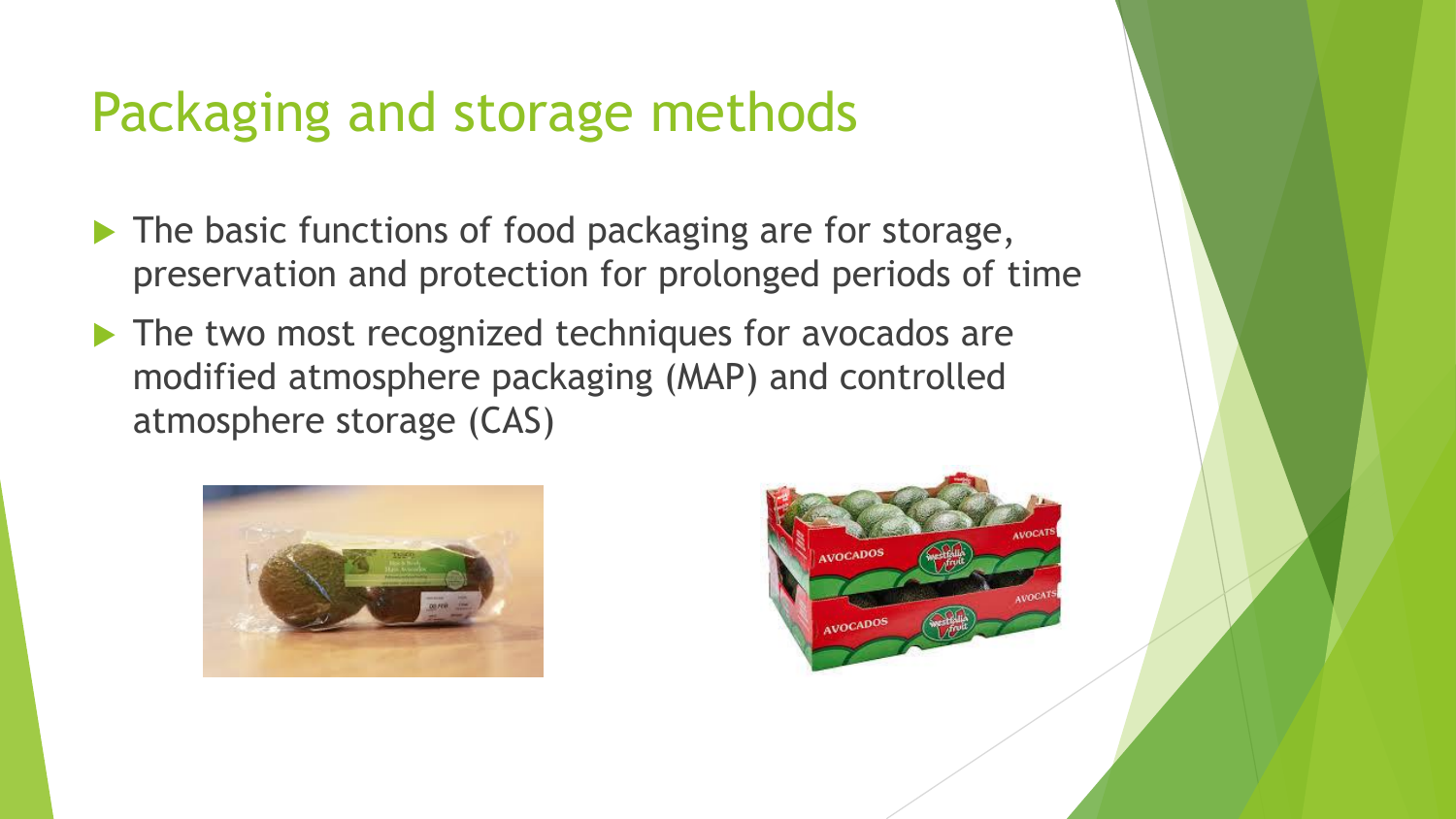# Storage parameters

#### **Temperature**

- **Temperature is the single most important factor to consider in storage** of fruit due to its involvement in biological processes
- ▶ Low temperature storage reduces the rate of respiration and ethylene production resulting in retarded metabolic rates and an extended shelf life
- $\blacktriangleright$  Theoretically, for every 10°C increase in temperature a resultant doubling in the rate of respiration occurs
- ▶ Optimal storage temperature: Hass' fruit are stored at 4 to 5 °C and other varieties at 6 to 8 °C.

#### **Relative humidity**

- Storing avocados at 10 to 20% relative humidity lost water three times faster than those stored at 90 to 95% relative humidity and 21 to 22°C
- Optimal humidity is 85-90%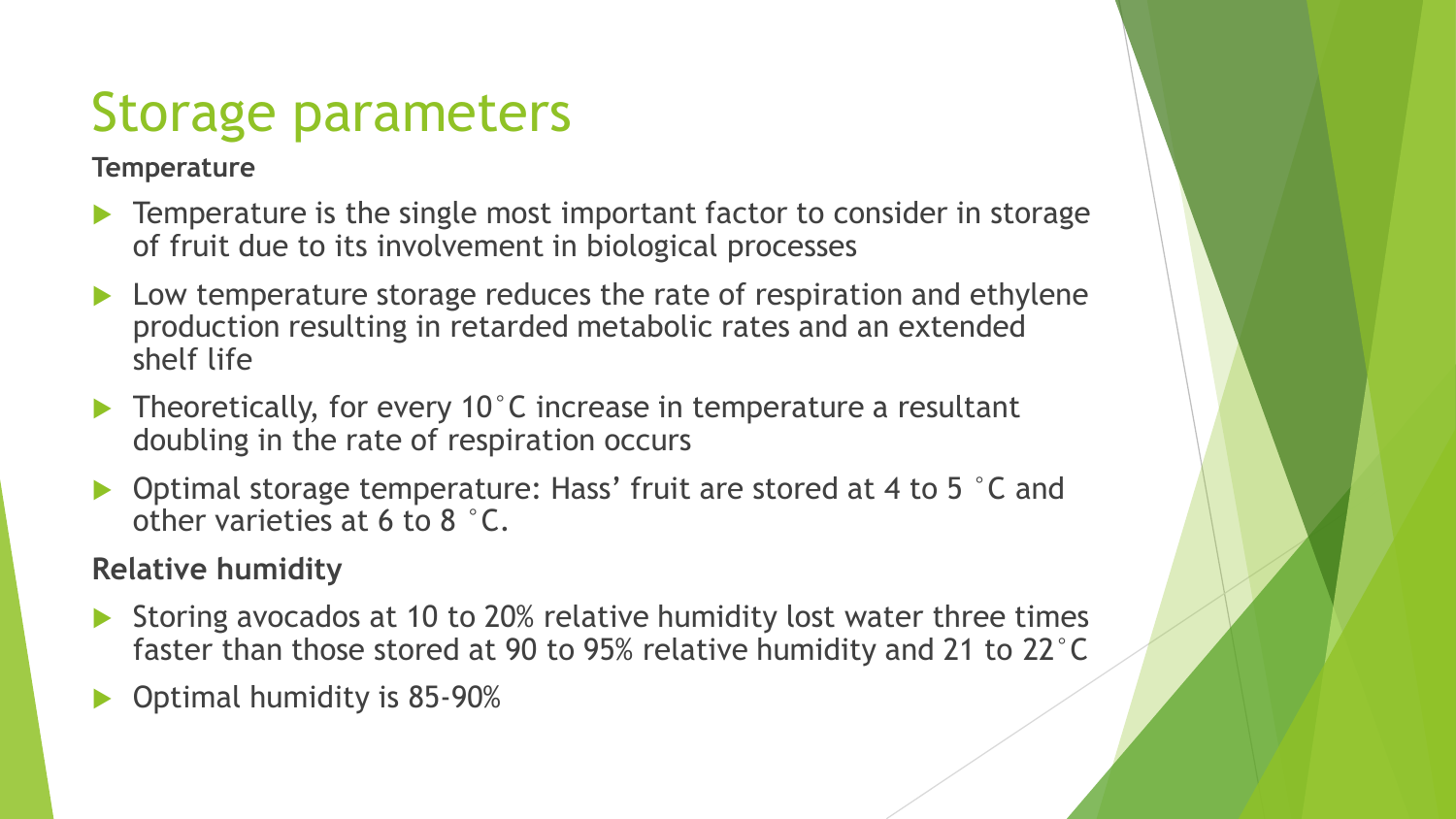# Quality parameters

- Avocado is assessed on:
	- **Changes in skin color,**
	- $\blacktriangleright$  firmness,
	- $\blacktriangleright$  pH,
	- $\blacktriangleright$  total titratable acid,
	- percent dry matter or oil content,
	- weight loss,
	- $\blacktriangleright$  flavor
	- $\blacktriangleright$  marketable quality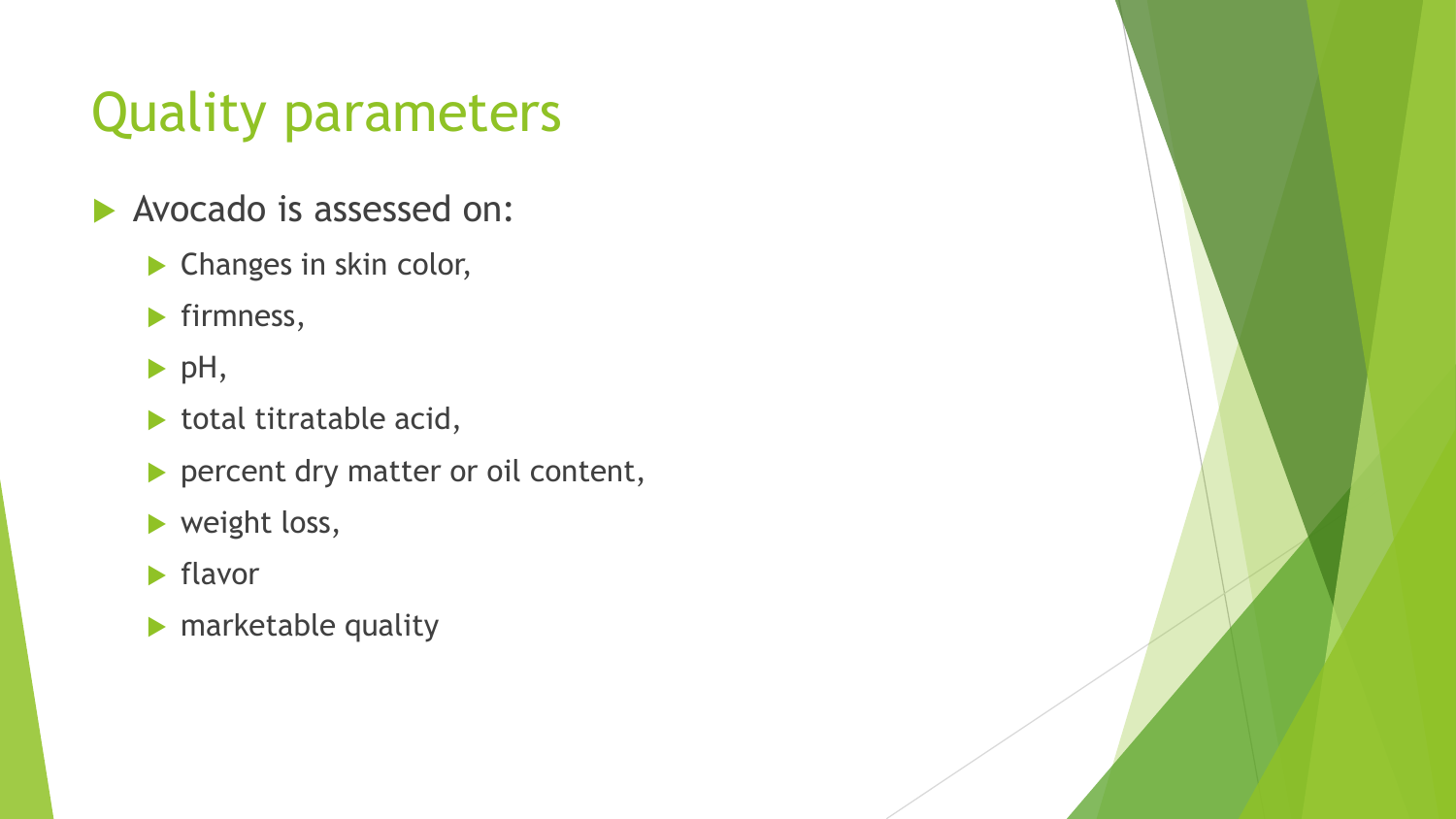### **Processed products**

- Uses of Avocado
	- Apart from fresh consumption as whole fruit and fresh fruit drinks, avocado is also used for the confection of baked products (such as cakes),
	- $\triangleright$  to elaborate fine soup mixes, appetizers
	- $\blacktriangleright$  the production of cosmetics (oils, skin lotions, soaps, shampoos, etc.) due to its oil content.
- Avocado oil is appreciated because it contains biodegradable and easy to absorb sterol. The oil is sent to the United States, where it is refined and then sent to Japan and EU as edible oil and cosmetic ingredient.
- Besides being an important cosmetic ingredient, the pharmaceutical industry considers the unsaponifiable fraction of the oil as a valuable raw material. From this fraction, the factor H is extracted, which is used in the pet food and cooking oil industries

#### **Types of products:**

- Frozen avocado Original Chunky Avocado Pulp in 500g, 1kg, and 3kg plastic pouches.
- Avocado sauce- 100% Hass Avocado with minced onions and spices.
- Southwestern guacamole Blend of chunky avocado, red bell pepper, onion, jalapeños and spices
- Non-refined avocado oil oil is extracted from selected Hass avocados by mechanical processes